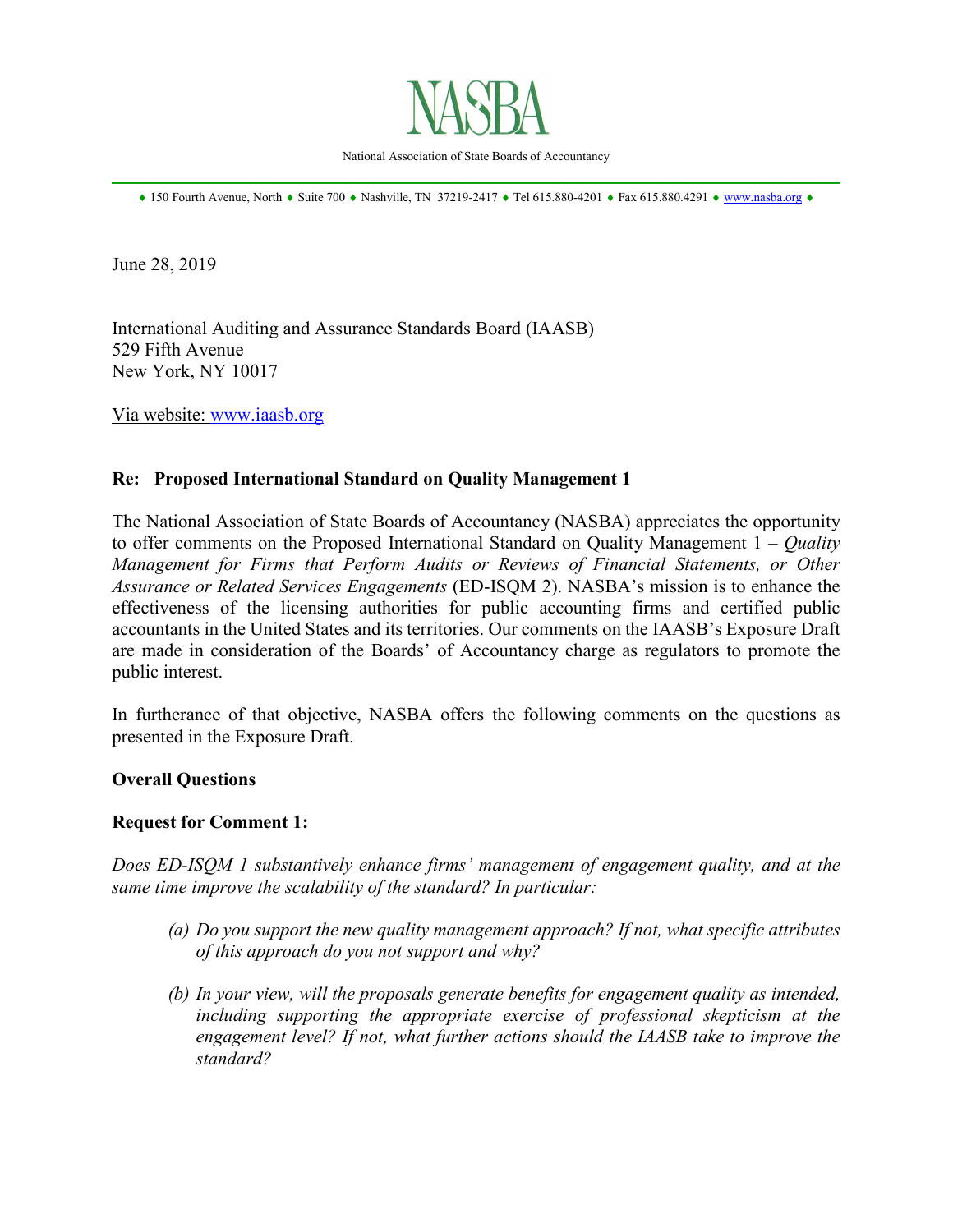- *(c) Are the requirements and application material of proposed ED-ISQM 1 scalable such that they can be applied by firms of varying size, complexity and circumstances? If not, what further actions should the IAASB take to improve the scalability of the standard?*
- (a) NASBA supports IAASB's initiatives to improve audit quality and we are supportive of the new quality management approach.
- (b) In general, we believe that the proposals generate benefits for engagement quality. We have concern as to whether there is enough guidance provided to establish a strong culture at the firm level to have a focus on quality management. We recommend expanding the guidance in the governance and leadership section.
- (c) We believe that the requirements and application material of proposed ED-ISQM 1 are scalable in that all practitioners will be guided through the same exercise and thought process. The results and documentation will vary based on size, complexity and circumstances.

There are challenges for smaller firms in the areas of monitoring and remediation and challenges for resources to mitigate risks. The sole practitioner must have professional skepticism already ingrained as no examples or boilerplate documentation guidance will overcome the issue.

We believe it would be helpful to clarify the documentation expectations and to provide more examples. If there were an opportunity to -specify some types of risks for all practitioners to consider, that would improve the scalability of the standard, especially for smaller firms and sole practitioners.

## **Request for Comment 2:**

*Are there any aspects of the standard that may create challenges for implementation? If so, are there particular enhancements to the standard or support materials that would assist in addressing these challenges?*

As noted in response to Request for Comment 1(c), smaller firms and sole practitioners could face challenges in the areas of monitoring and remediation as well as in finding resources to mitigate risks.

Implementation guidance with examples focused towards the smaller firm and sole practitioner will be critical. The implementation guidance will also help regulators understand how the standard is to be applied.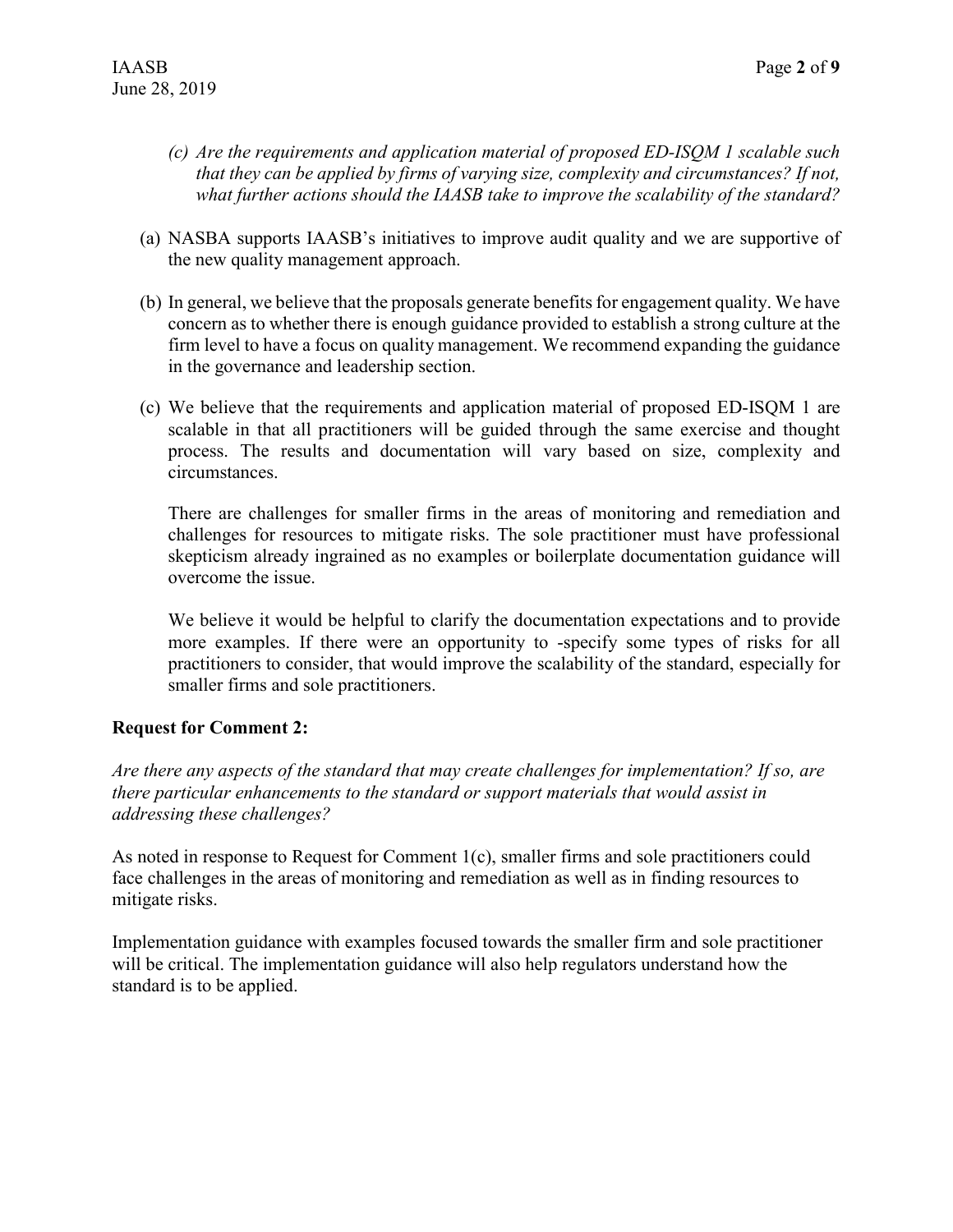# **Request for Comment 3:**

*Is the application material in ED-ISQM 1 helpful in supporting a consistent understanding of the requirements? Are there areas where additional examples or explanations would be helpful or where the application material could be reduced?*

Please see previous comments on the need for additional examples.

The additional examples and explanations should focus on the size and complexity of the engagements being performed as well as the size and complexity of the firm. The client base of the firm should be considered as part of the required documentation to demonstrate competency and experience in industries and fields.

## **Specific Questions**

### **Request for Comment 4:**

*Do you support the eight components and the structure of ED-ISQM 1?*

Overall, we are supportive of the eight components and the structure of the ED-ISQM 1. However, we believe that the firm's risk assessment process should be applied to the other components of the system of quality management. The risk assessment process should include governance and leadership.

## **Request for Comment 5:**

*Do you support the objective of the standard, which includes the objective of the system of quality management? Furthermore, do you agree with how the standard explains the firm's role relating to the public interest and is it clear how achieving the objective of the standard relates to the firm's public interest role?*

We support the objective of the standard, which includes the objective of the system of quality management.

While the objective connects the system of quality management to providing reasonable assurance that the firm and its personnel fulfill their responsibilities in accordance with professional standards and applicable legal and regulatory requirements, there is no direct linkage to public interest. "Public interest" should be defined.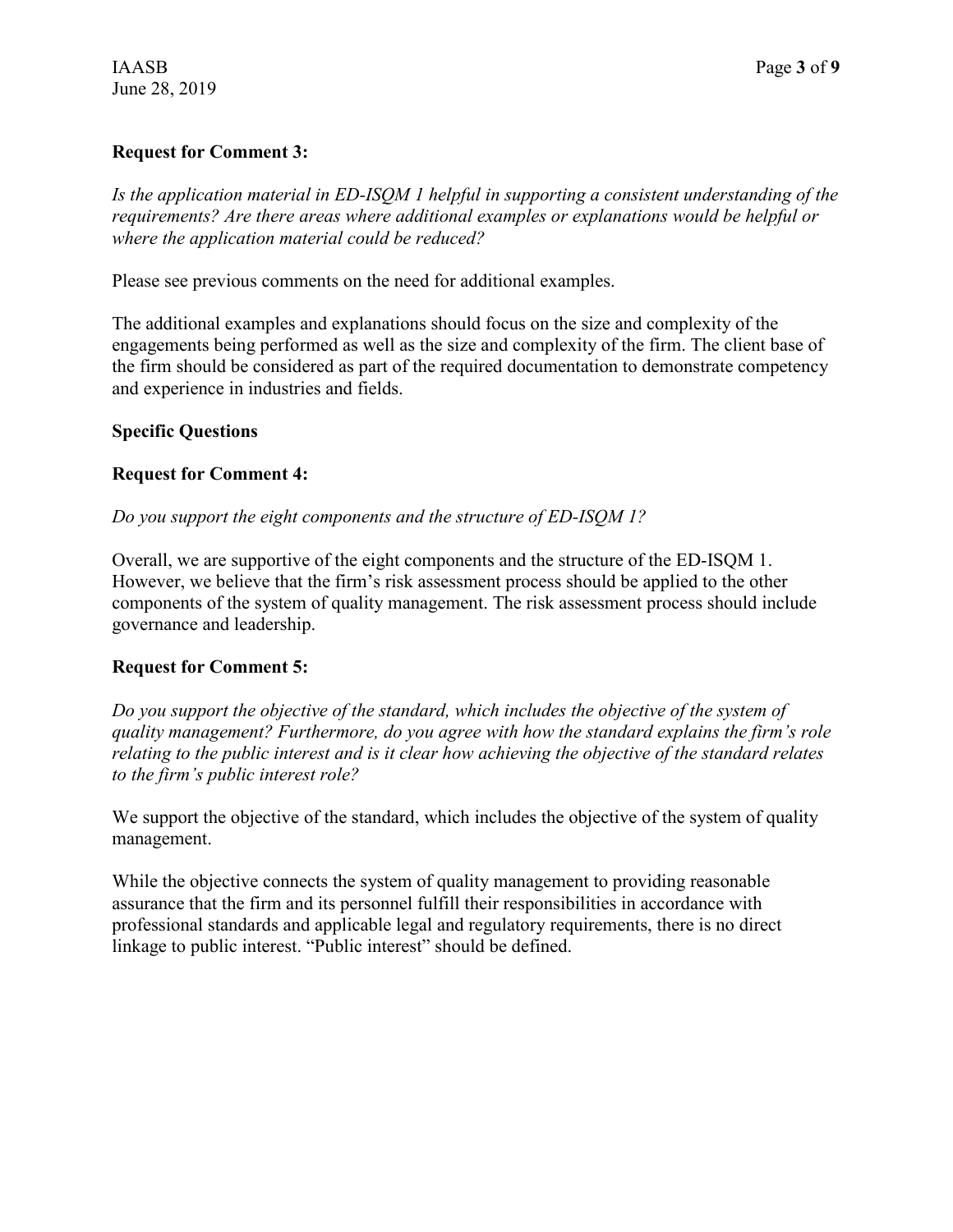#### **Request for Comment 6:**

*Do you believe that application of a risk assessment process will drive firms to establish appropriate quality objectives, quality risks and responses, such that the objective of the standard is achieved? In particular:*

- *(a) Do you agree that the firm's risk assessment process should be applied to the other components of the system of quality management?*
- *(b) Do you support the approach for establishing quality objectives? In particular:*
	- *i. Are the required quality objectives appropriate?*
	- *ii. Is it clear that the firm is expected to establish additional quality objectives beyond those required by the standard in certain circumstances?*
- *(c) Do you support the process for the identification and assessment of quality risks?*
- *(d) Do you support the approach that requires the firm to design and implement responses to address the assessed quality risks? In particular:*
	- *i. Do you believe that this approach will result in a firm designing and implementing responses that are tailored to and appropriately address the assessed quality risks?*
	- *ii. Is it clear that in all circumstances the firm is expected to design and implement responses in addition to those required by the standard?*
- (a) As we noted in a previous comment, we believe that the firm's risk assessment process should be applied to the other components of the system of quality management. The risk assessment process should include governance and leadership.
- (b)(i) We found the definition of "quality objectives" in Paragraph 19(p) to be circular. We recommend the definition of "quality objectives" as the objectives that, when achieved by the firm, collectively provide the firm with reasonable assurance that the objectives of the system of quality management as defined in Paragraph 19(v) have been achieved.
- (b)(ii) Yes, we believe that ED-ISQM 1 is clear that there are quality objectives beyond those required. However, implementation guidance and examples would be helpful in this area.
- (c) Yes, we support the process for the identification and assessment of quality risks. Again, implementation guidance and examples would be helpful. We also recommend the concept of "reasonable possibility" be included in Paragraph 28(b) such that "if they were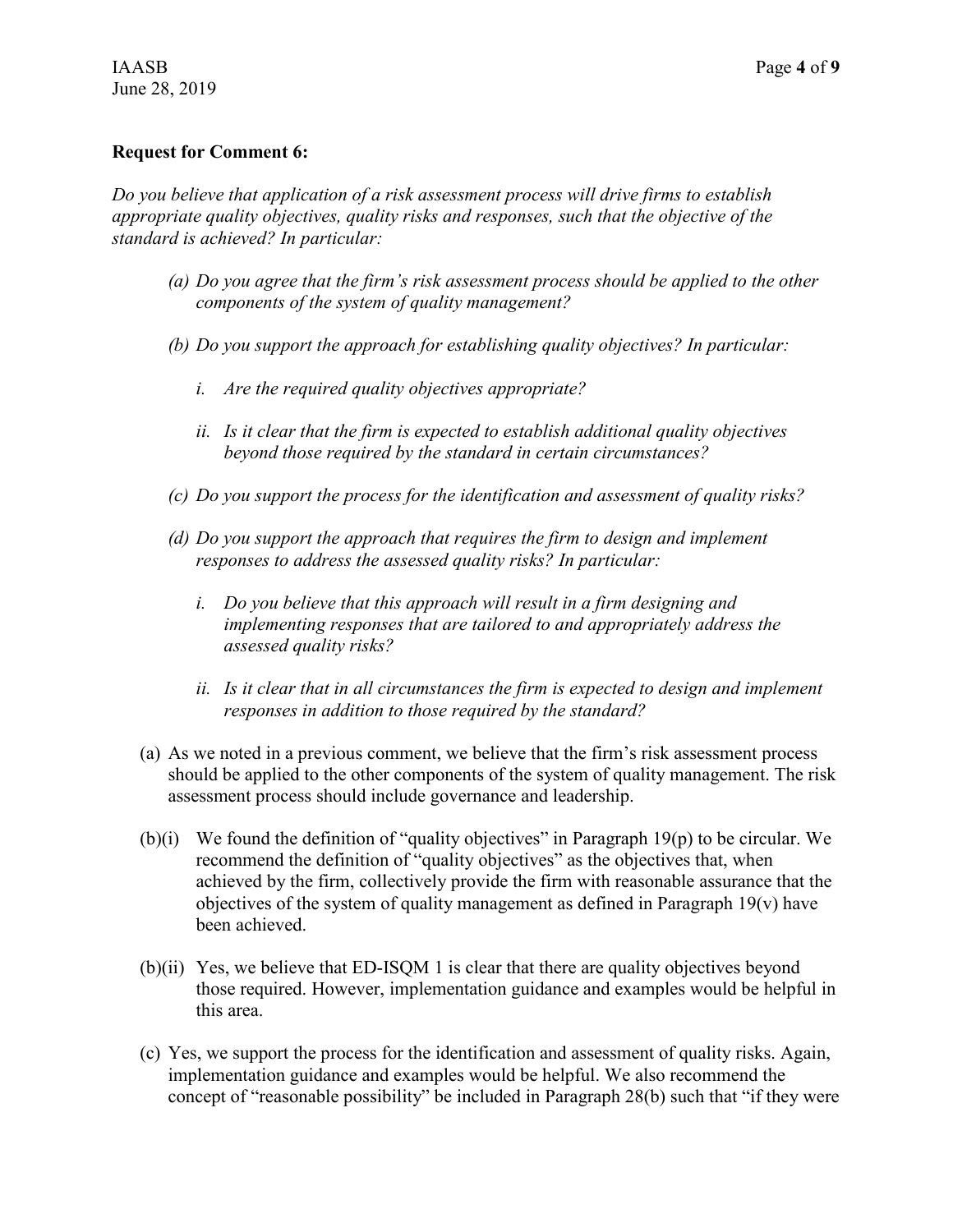to occur or may have a reasonable possibility of occurring, may individually or in connection with other quality risks, have a significant effect on the achievement of a quality objective(s)."

- (d)(i) We support the approach that requires the firm to design and implement responses to address the assessed quality risks. We recommend a revision in the last sentence of Paragraph 10(c) to refer to the sufficiency of responses as "may not" instead of "will not" such that "the responses required by this ISQM alone may not be sufficient to address all of the firm's assessed quality risks…"
- $(d)(ii)$  While the responses required by the ED-ISQM 1 are clear, we do not believe that the required responses have been appropriately connected to the quality risks. Additional guidance in this area would be helpful.

## **Request for Comment 7:**

*Do the revisions to the standard appropriately address firm governance and the responsibilities of firm leadership? If not, what further enhancements are needed?*

Yes, we believe that the revisions to the standard appropriately address firm governance and the responsibilities of firm leadership.

### **Request for Comment 8:**

*With respect to matters regarding relevant ethical requirements:*

- *(a) Should ED-ISQM 1 require firms to assign responsibility for relevant ethical requirements to an individual in the firm? If so, should the firm also be required to assign responsibility for compliance with independence requirements to an individual?*
- *(b) Does the standard appropriately address the responsibilities of the firm regarding the independence of other firms or persons within the network?*
- (a) Yes, we believe that the ED-ISQM 1 should require firms to assign responsibility for relevant ethical requirements to an individual or individuals in a firm. We also believe that the firm should be required to assign responsibility for compliance with independence requirements to an individual or individuals.
- (b) Yes, we believe that the standard appropriately addresses the responsibilities of the firm regarding the independence of other firms or persons within the network.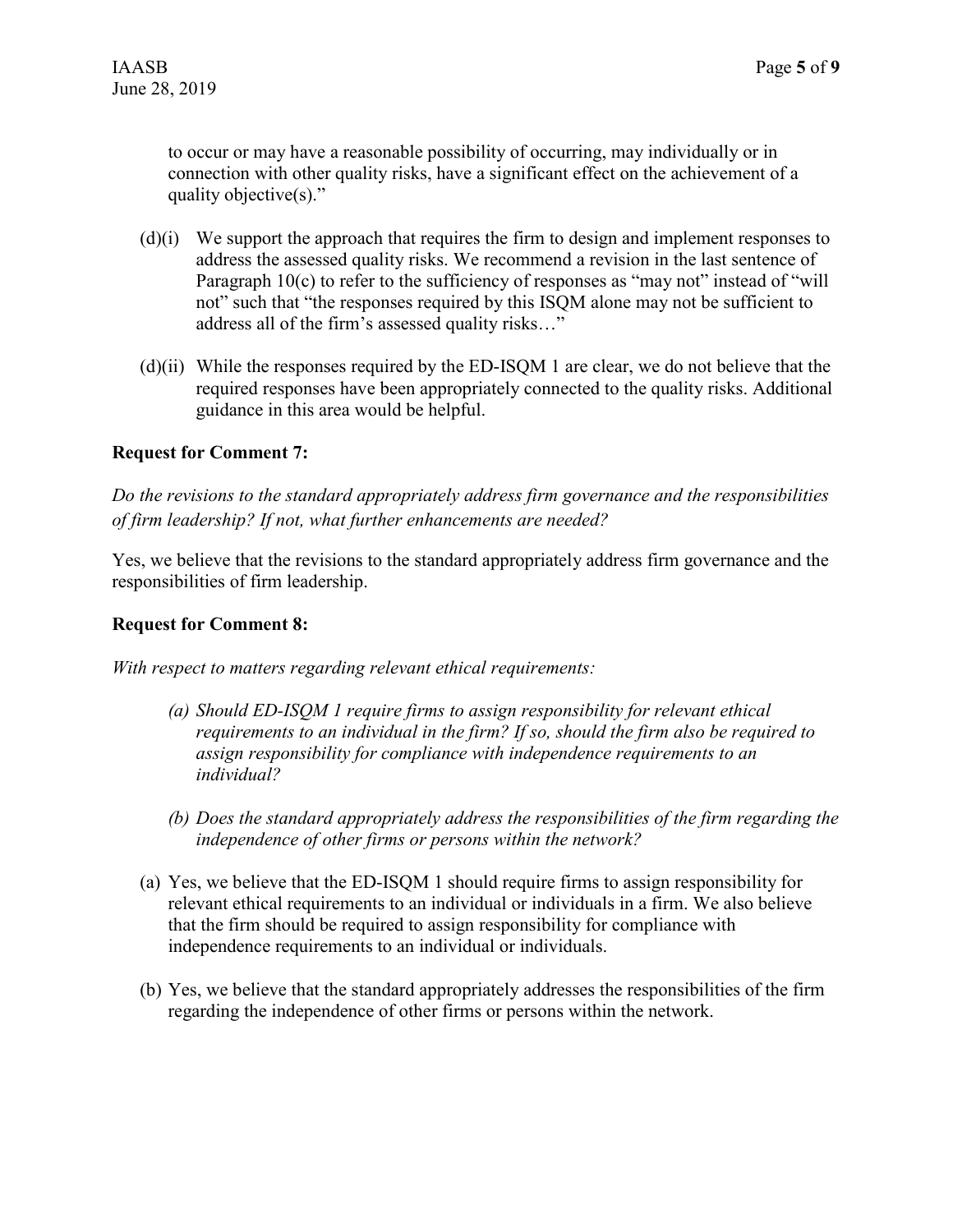## **Request for Comment 9:**

*Has ED-ISQM 1 been appropriately modernized to address the use of technology by firms in the system of quality management?*

Yes, we believe that the ED-ISQM 1 has been appropriately modernized to address the use of technology and that the technology terminology is broad enough so that the wording is not likely to become outdated

### **Request for Comment 10:**

*Do the requirements for communication with external parties promote the exchange of valuable and insightful information about the firm's system of quality management with the firm's stakeholders? In particular, will the proposals encourage firms to communicate, via transparency report or otherwise, when it is appropriate to do so?*

We believe that the requirements for communication with external parties may result in valuable and insightful information. However, we are concerned whether there is sufficient guidance provided to result in balanced reporting of the firm's quality management system. Paragraphs 40(e) and 41(c) permits reporting "as the firm deems appropriate." Reports and communications on the system of quality management should not be misleading.

Paragraph A150 provides examples of what the communication with external parties may contain. We recommend that the guidance include linkage to ethical requirements and that the communication with external parties be subject to the guidance in the IESBA Code of Ethics.

As to whether the proposals encourage firms to communicate via transparency report or otherwise, we believe that the proposals encourage communication with external parties about the firm's system of quality management, but question whether the proposals imply that smaller firms should be preparing a transparency report. The implementation guide should include examples of appropriate communications as an alternative to a transparency report.

Paragraph A147 provides an example for a firm that only performs compilation engagements and states that external parties may obtain information about the firm's system of quality management through discussions and direct interaction with the firm. It would be helpful for the implementation guide to provide more direction on the envisioned extent of the communication for these types of situations.

## **Request for Comment 11:**

*Do you agree with the proposals addressing the scope of engagements that should be subject to an engagement quality review? In your view, will the requirements result in the proper identification of engagements to be subject to an engagement quality review?*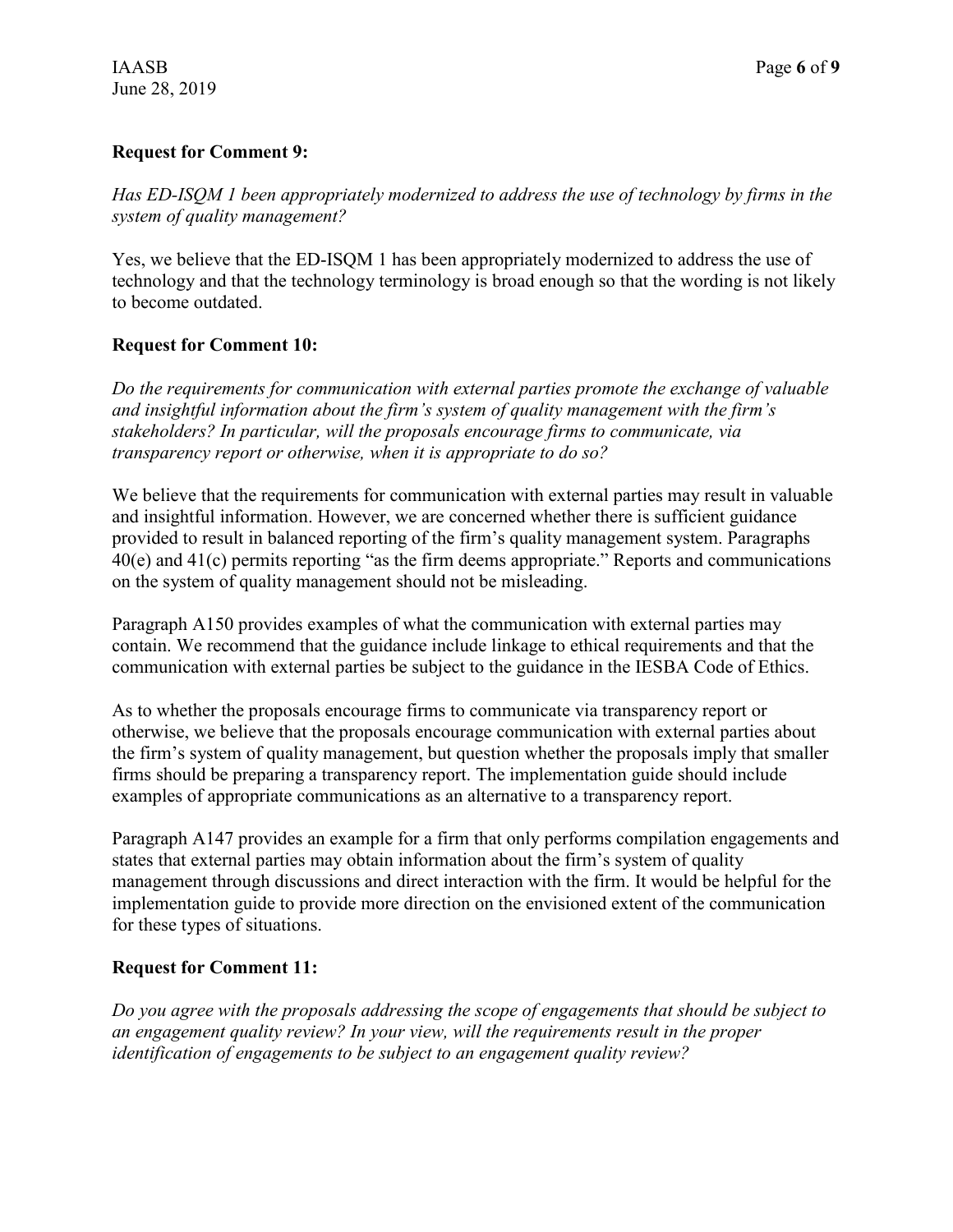We have concern that the requirements as currently stated in the proposals could lead to inconsistencies and pose a regulatory challenge. Paragraph 37 (e)(ii) states that an engagement quality review is required for audits of financial statements of entities that the firm determines are of significant public interest. As noted in a previous comment, "public interest" has not been defined in the proposals. This requirement will be difficult to apply consistently in practice and difficult to regulate absent such a definition..

### **Request for Comment 12:**

*In your view, will the proposals for monitoring and remediation improve the robustness of firms' monitoring and remediation? In particular:*

- *(a) Will the proposals improve firms' monitoring of the system of quality management as a whole and promote more proactive and effective monitoring activities, including encouraging the development of innovative monitoring techniques?*
- *(b) Do you agree with the IAASB's conclusion to retain the requirement for the inspection of completed engagements for each engagement partner on a cyclical basis, with enhancements to improve the flexibility of the requirement and the focus on other types of reviews?*
- *(c) Is the framework for evaluating findings and identifying deficiencies clear and do you support the definition of deficiencies?*
- *(d) Do you agree with the new requirement for the firm to investigate the root cause of deficiencies? In particular:*
	- *i. Is the nature, timing, and extent of the procedures to investigate the root cause sufficiently flexible?*
	- *ii. Is the manner in which ED-ISQM 1 addresses positive findings, including addressing the root cause of positive findings, appropriate?*
- *(e) Are there any challenges that may arise in fulfilling the requirement for the individual assigned ultimate responsibility and accountability for the system of quality management to evaluate at least annually whether the system of quality management provides reasonable assurance that the objectives of the system have been achieved?*
- (a) Yes, we believe that the proposals could improve firms' monitoring of the system of quality management as a whole and promote more proactive and effective monitoring. We would expect firms to explore the development of innovative monitoring techniques.
- (b) Yes, we agree with the conclusion to retain the requirement for the inspection of completed engagements for each engagement partner on a cyclical basis.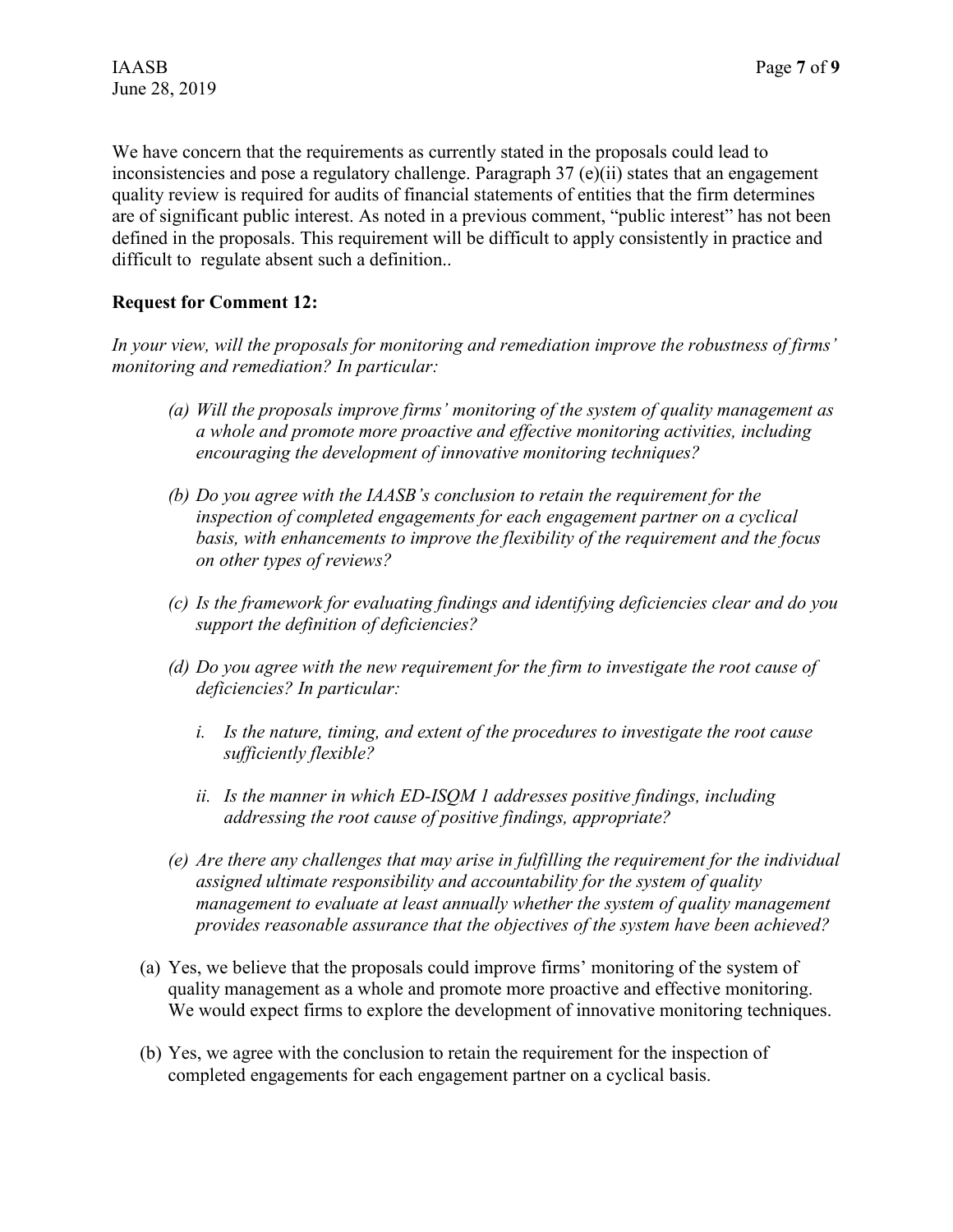- (c) Yes, we believe that the framework for evaluation findings and identifying deficiencies is clear and we support the definition of deficiencies.
- (d)(i) Yes, we believe that the nature, timing and extent of the procedures to investigate the root cause is sufficiently flexible.
- $(d)(ii)$  Yes, we believe the manner in which ED-ISQM 1 addresses positive findings is appropriate.
- (e) We have not identified any foreseeable challenges that may arise in fulfilling the requirement for the individual assigned responsibility and accountability for the system of quality management to evaluate at least annually the system of quality management.

### **Request for Comment 13:**

*Do you support the proposals addressing networks? Will the proposals appropriately address the issue of firms placing undue reliance on network requirements or network services?*

Yes, we support the proposals addressing networks.

We believe that ED-ISQM 1 is clear that the firm has the responsibility for quality management and not the network and that firms should not only rely on network requirements or network services.

### **Request for Comment 14:**

### *Do you support the proposals addressing service providers?*

Yes, we support the proposals addressing service providers.

### **Request for Comment 15:**

*With respect to national standard setters and regulators, will the change in title to "ISQM" create significant difficulties in adopting the standard at a jurisdictional level?*

With respect to the state boards of accountancy as regulators of the profession in the United States, we do not believe that there would be significant difficulties in adopting at a jurisdictional level the change in title. However, there are state boards of accountancy that are required by other statutes to adopt only a named, dated version of a particular set of standards. These jurisdictions may face transition issues if they mandate compliance with a set of standards that no longer exists or only exists under a different name.

\* \* \*